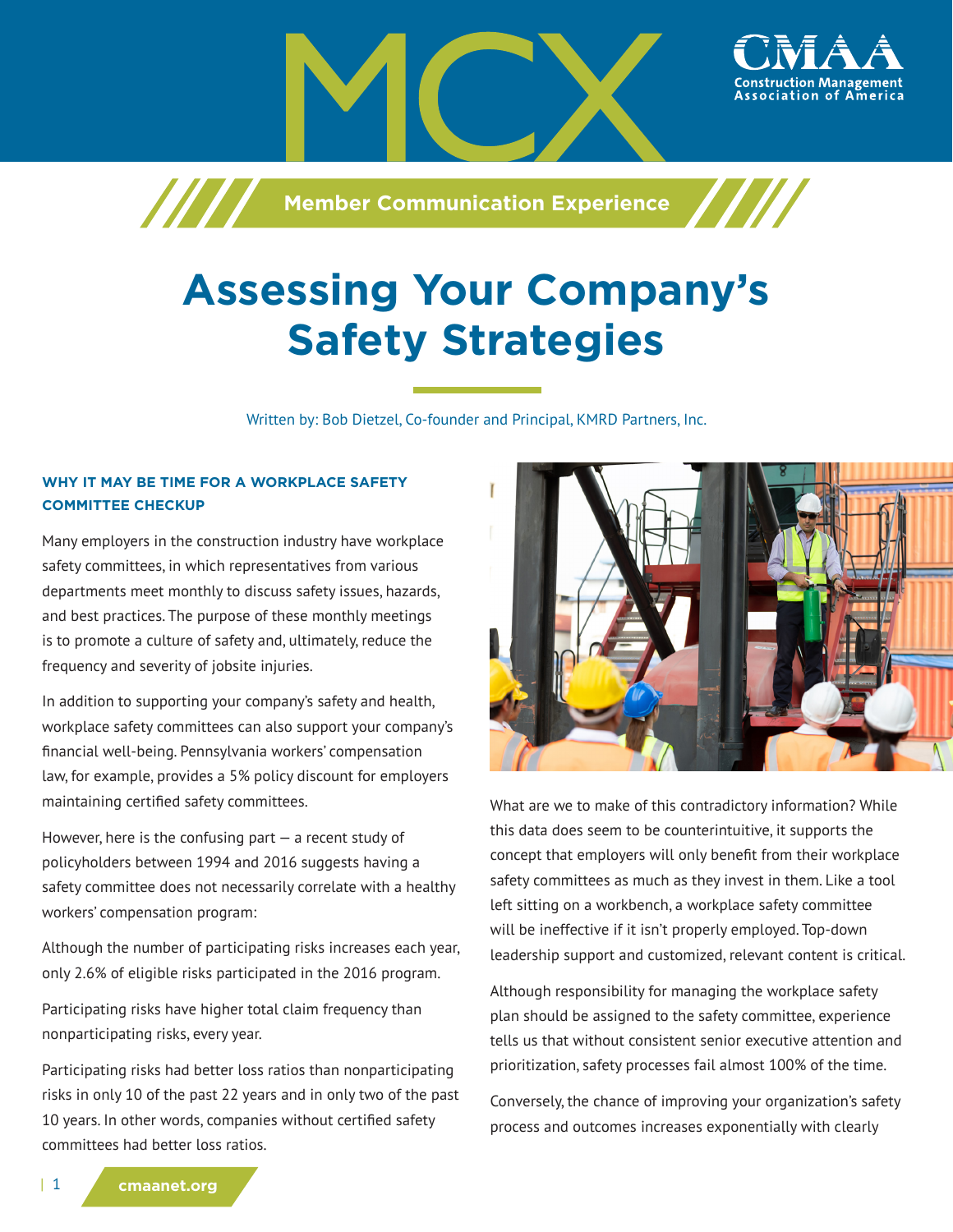visible, enthusiastically articulated senior management support. There is no substitute for demonstrating there is commitment to a safe work environment from C-level leaders.

77 T T

## **Training & Implementation**

Training employees to become aware of and adhere to loss control guidelines is a critical element of your workplace safety plan. It is only through rigorous training, follow-up, and encouragement you can ensure your employees will keep safety top-of-mind throughout the workday, no matter the situation or the stress of operations.

A workplace safety plan will fail without consistent, effective employee training. Training should clearly identify the full set of workplace hazards for employees at all levels through both words and visuals. Training should also be refreshed at regular intervals. Those employees who are most vulnerable to accidents can typically be found at your organization's fringes: the employee who is new to the job and the long-tenured company veteran. Without training, the first group won't know, while the second group thinks they already know it all.

Consider enlisting assistance from individuals and/or organizations specializing in employee training. Commanding attention, building interest, conveying a comprehensive narrative, and affecting meaningful, lasting change among your employees will require expertise. This expertise may exceed the abilities of in-house staff, even though the price tag attached to in-house staff may be attractive. Professionals who possess this expertise can be found through internet searches, LinkedIn, word of mouth, and professional organizations.

Of course, you must interview candidates to make sure they mesh with your corporate culture and are prepared to achieve your goals. This is your workplace safety committee. They are there only to make the program more effective.

## **Communication**

Effective communications are an essential element in establishing a comprehensive safety system. By posting reminders and warnings about safety throughout the jobsite, you will further emphasize to employees the importance of following the company safety plan. Communications outreach should be consistent, frank, transparent and create meaningful dialogue on issues identified for resolution. Employees can recognize a "puff piece" from a mile away. It drains credibility and energy from the team, while jeopardizing what had been otherwise earnest intentions. As in all things, management must lead through action. Words will fall short if employees witness management or key employees taking short cuts or even completely ignoring the company workplace safety plan. All good words and effort will go to waste, while compromising jobsite safety.

#### **Record-Keeping**

What can be more boring than record-keeping? At the same time, what can be more important when documenting the past to work towards a better future? Accurate and detailed record-keeping is more than a vital, essential element of every workplace safety program. It is also a necessary requirement towards satisfying Occupational Safety and Health Administration (OSHA) requirements and additional regulations.

Record-keeping creates accountable and effective business management, while also memorializing results for safety inspections and insurance audits.

Assign this important activity to personnel you feel confident will be working at your construction company for the long haul. Obviously, this person should be organized and skilled at differentiating between useful and unnecessary information. When too much is said, nothing will be heard. Record-keepers should also be skilled communicators. Otherwise, their records may be difficult to read and thus deprive management of important information.

Evaluating the effectiveness of your workplace safety committee can be even more important than having one.

Enlist the aid and guidance of your trusted insurance agent or broker regarding your Workplace Safety Plan. Their knowledge, experience, and expertise will help to ensure this important activity's success.